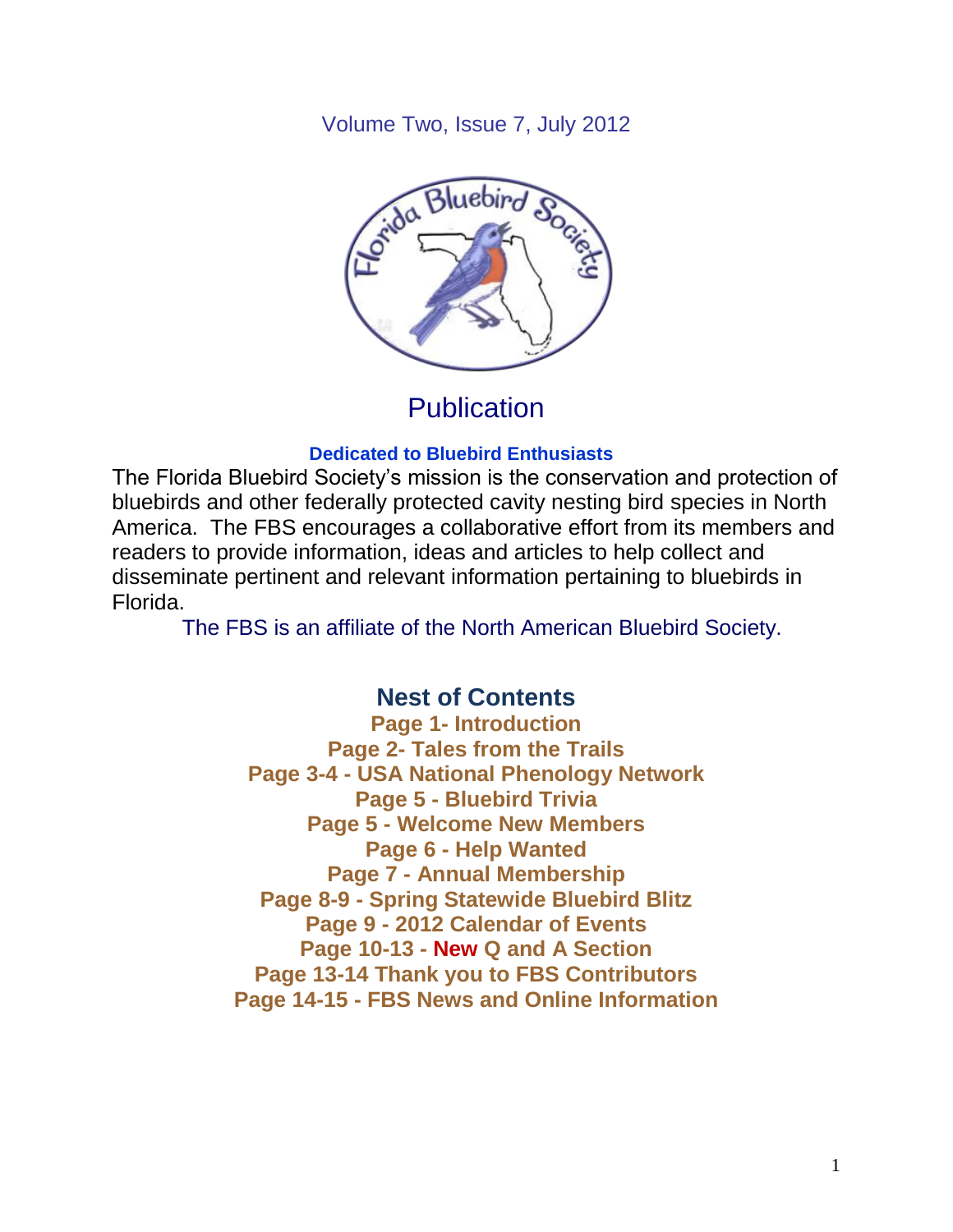## Tales From the Trails



**We would love to fly into your backyard and see pictures of your bluebirds or nesting cavity birds with informative and interesting stories you may have about them. Please keep pictures to a maximum of 5 for each submission and a short story if you have one. We may have to edit your submission to accommodate space or to complement other newsletter content for that issue.**

**We can use several submissions per monthly issue so we will save multiples received for future issues.** 

**Please email your nature pictures and stories to Barbie Arms, FBS Corresponding Secretary at** [Floridabluebirds@aol.com](mailto:Floridabluebirds@aol.com)

The craziest thing happened yesterday as I watched for a very long time. I have a Bluebird box by the driveway and they always nest there. Tonight we listened and heard what we thought were chick noises in the box. Yet shortly thereafter, we saw a group of Eastern Bluebirds chasing each other all over the pasture, never stopping, moving very very fast. We opened the box and there were no birds in there, but without a doubt, they had been in there.

Then the group of birds, a dozen at least, continued to chase, then they would fly up and down facing each other and flying in little circles. This went on for quite a while. Finally they slowed down enough for me to see what each bird looked like. What I thought might be fledged birds actually seemed to be adult Bluebirds in some odd mating behavior. There were males that fought with each other on the ground so aggressively I thought they would kill each other. This went on all over. Then a male or two would sit next to a female and wave a wing, and the female would wave a wing back, then they would fly again in large groups together. I watched one pair, finally down to one male and one female, next to each other on the fence. The male would flap a wing, then the female would flap while facing each other. One bird would turn and the other would hop to it, then they would change direction. This went on forever. Then the male flew off and the female became the aggressor, chasing the male who seemed totally uninterested. She would flap her wing at him he would ignore it and fly away. She would follow, flap her wing, he would watch then leave. This went on until they flew away where I could not see them any longer.

**Patti Ocala, FL.**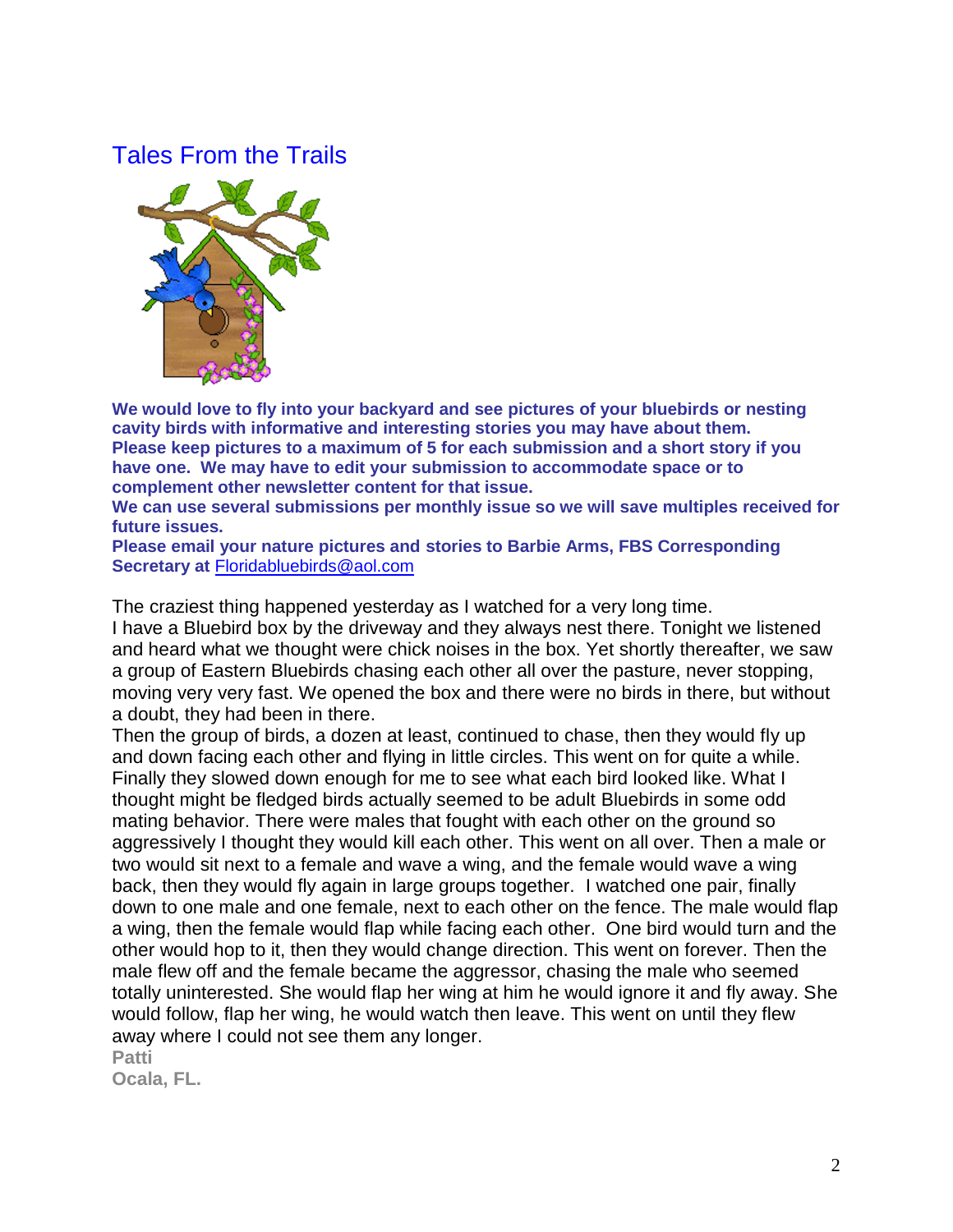**Deadline for submissions for the August issue is August 12, 2012**





Photo courtesy of Jacquie Ott in Lutz, FL.

FLORIDA BLUEBIRD SOCIETY EXPANDING KNOWLEDGE ABOUT EASTERN BLUEBIRDS THROUGHOUT FLORIDA Florida Bluebird Society Partners with the USA National Phenology Network

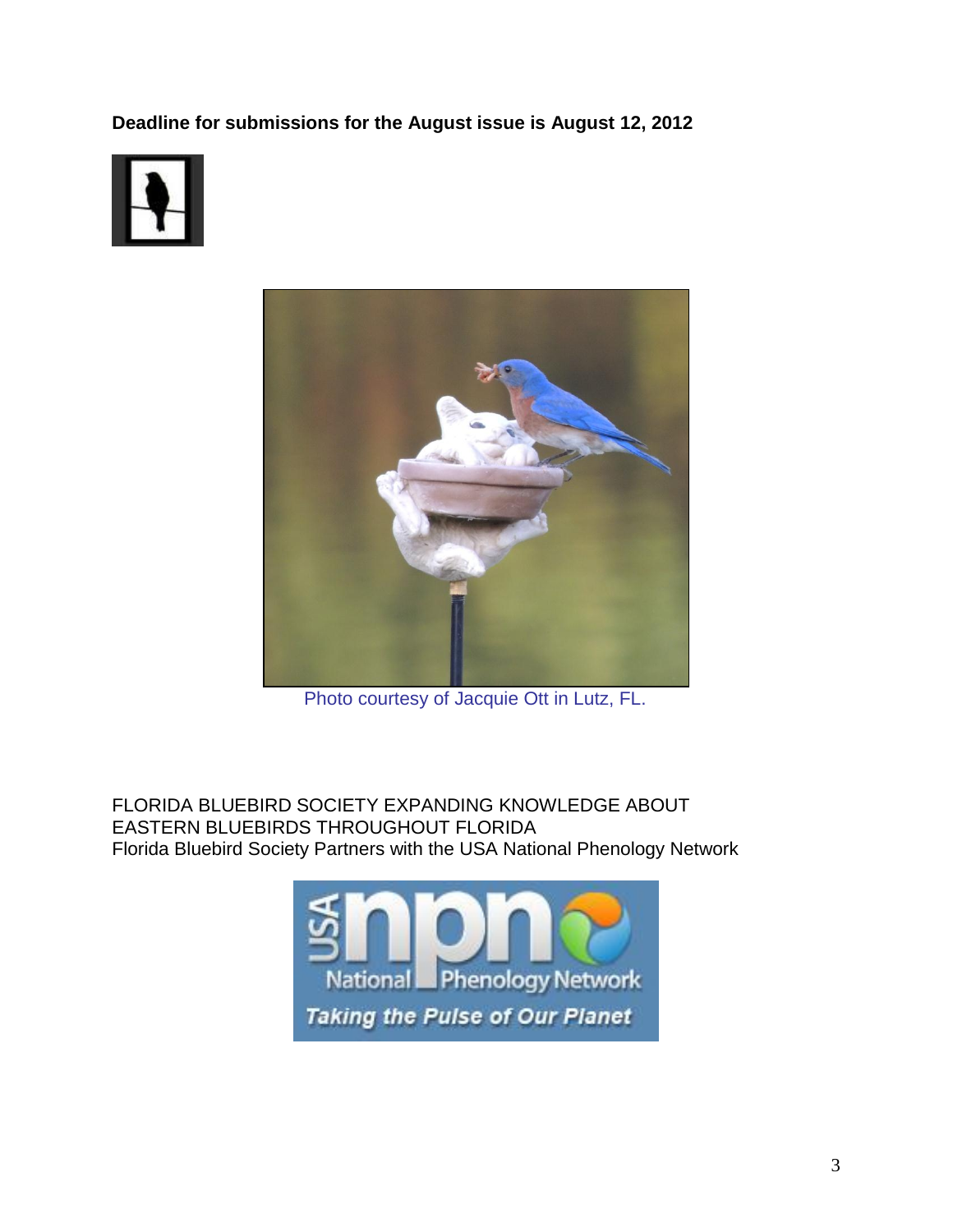The Florida Bluebird Society (FBS) and the USA National Phenology Network (NPN) have begun working together in an effort to learn more about the status of the Eastern Bluebird in the Sunshine State.

Through the efforts of Barbie Arms, representing the Florida Bluebird Society, and Theresa M. Crimmins, Partnerships & Outreach Coordinator of the USA-NPN, the two organizations have formed a partnership to post Eastern Bluebird nest box information on the USA-NPN web site.

Posting the nest box information on the USA-NPN web site will show the distribution and status of the Eastern Bluebird population in Florida.

Posting data about the Eastern Bluebird on the USA-NPN is not limited to members of the Florida Bluebird Society. In an effort to gather data about the Eastern Bluebird in Florida, any individual who monitors Eastern Bluebird nest boxes – whether one or 100 – in the Sunshine State is eligible to post information on the USA-NPN web site.

FBS encourages bluebird enthusiasts throughout Florida to share their bluebird observations. Instructions are available to sign up with USA-NPN and enter observations or retrieve data by visiting the FBS website [http://www.floridabluebirdsociety.com](http://www.floridabluebirdsociety.com/)

The Florida Bluebird Society was organized in August 2009 to help foster the conservation and protection of Bluebirds and other federally protected cavity nesting bird species in North America through educational programs and the collection and dissemination of pertinent and relevant information. Working with the NPN is another step in the FBS' efforts to collect more information about the Eastern Bluebird in Florida.

Phenology refers to recurring plant and animal life cycle stages, or phenophases. The USA National Phenology Network utilizes citizen scientists, government agencies, nonprofit groups, educators and students to monitor the impacts of climate change on plants and animals in the United States. The network harnesses the power of people and the Internet to collect and share information, providing researchers with far more data than they could collect alone.

Additional information about becoming involved in this project is available from our website or from the USA National Phenology Website [http://www.usanpn.org](http://www.usanpn.org/)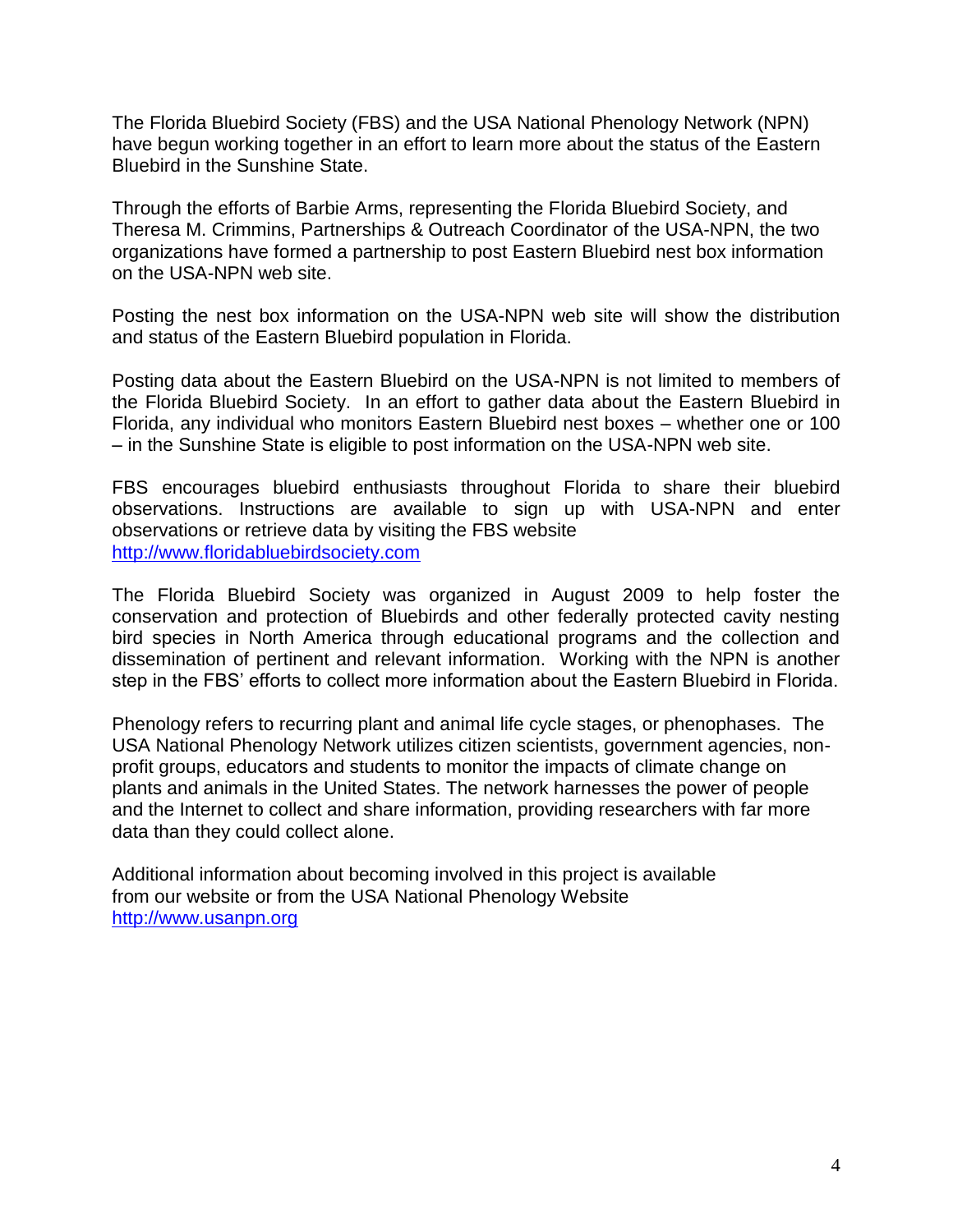

#### **Blue Redbreasts**

The eastern bluebird with its rusty breast, reminded early British settlers of the robin redbreast back home, and was sometimes called the "blue redbreast". Both species are in the thrush, or *Turdidae* family and similar in size and shape. These early settlers found other similarities between eastern bluebirds and their English robins ( *Erithacus rubecula*). Like English robins, eastern bluebirds often live near houses. When there is a shortage of natural nesting sites in hollow trees, both species will use nest boxes.

## **Welcome New Members**



| <b>Sandy &amp; Ray DiTirro</b> | Niceville, FL. |
|--------------------------------|----------------|
| <b>Margaret England</b>        | LaBelle, FL.   |
| <b>John &amp; Diane Fye</b>    | Valirico, FL.  |
| Julie Johnson                  | Ocala, FL.     |
| <b>Joy Rumans</b>              | Ocala, FL.     |

**We are glad you joined our nest!**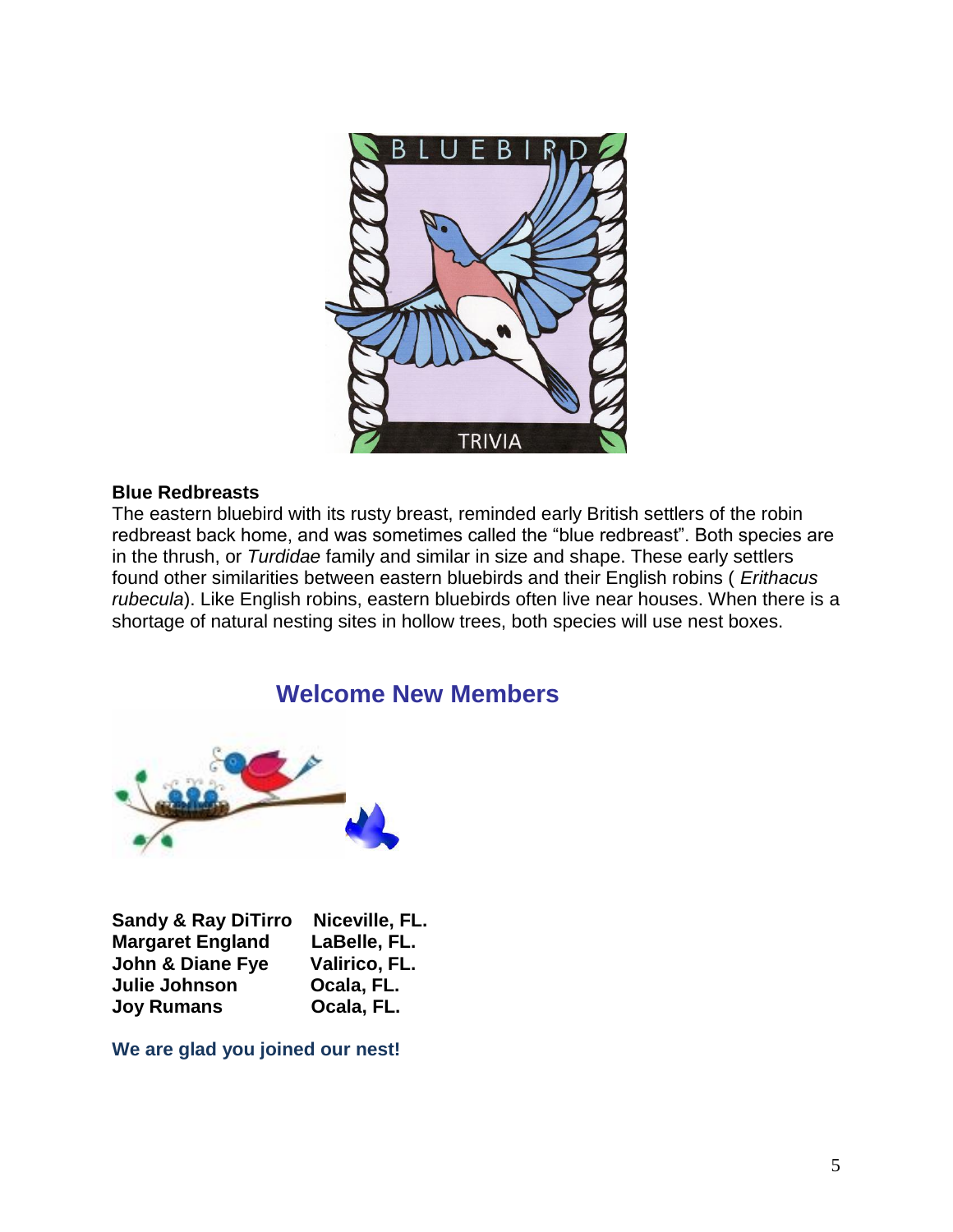#### **HELP WANTED**



The Florida Bluebird Society is looking for a few good people to help expand its efforts to conserve and protect bluebirds and other federally protected cavity nesting bird species in the Sunshine State.

Specifically, the Florida Bluebird Society is looking for a volunteer who has experience publishing a monthly newsletter. Barbie Arms, the current editor, is doing an outstanding job, but would appreciate a volunteer who would help share the monthly opportunity to publicize the activities of the Florida Bluebird Society. This would include assisting in the writing, editing and layout. Specific responsibilities would be worked out between Barbie and the individual volunteering to serve as co-editor.

The Florida Bluebird Society also is looking for avid and knowledgeable bluebird enthusiasts who would be willing to share their experiences and expertise with other interested individuals. These volunteers would have the opportunity to help provide the best available information on creating and maintaining bluebird nest boxes in Florida. Individuals serving as a regional county coordinator also would have the added opportunity of meeting other people from their area who share their interest in bluebirds.

Of course, all volunteers would be expected to comply fully with the mission and policy guidelines of the Florida Bluebird Society.

Contact Barbie at email [floridabluebirds@aol.com](mailto:floridabluebirds@aol.com)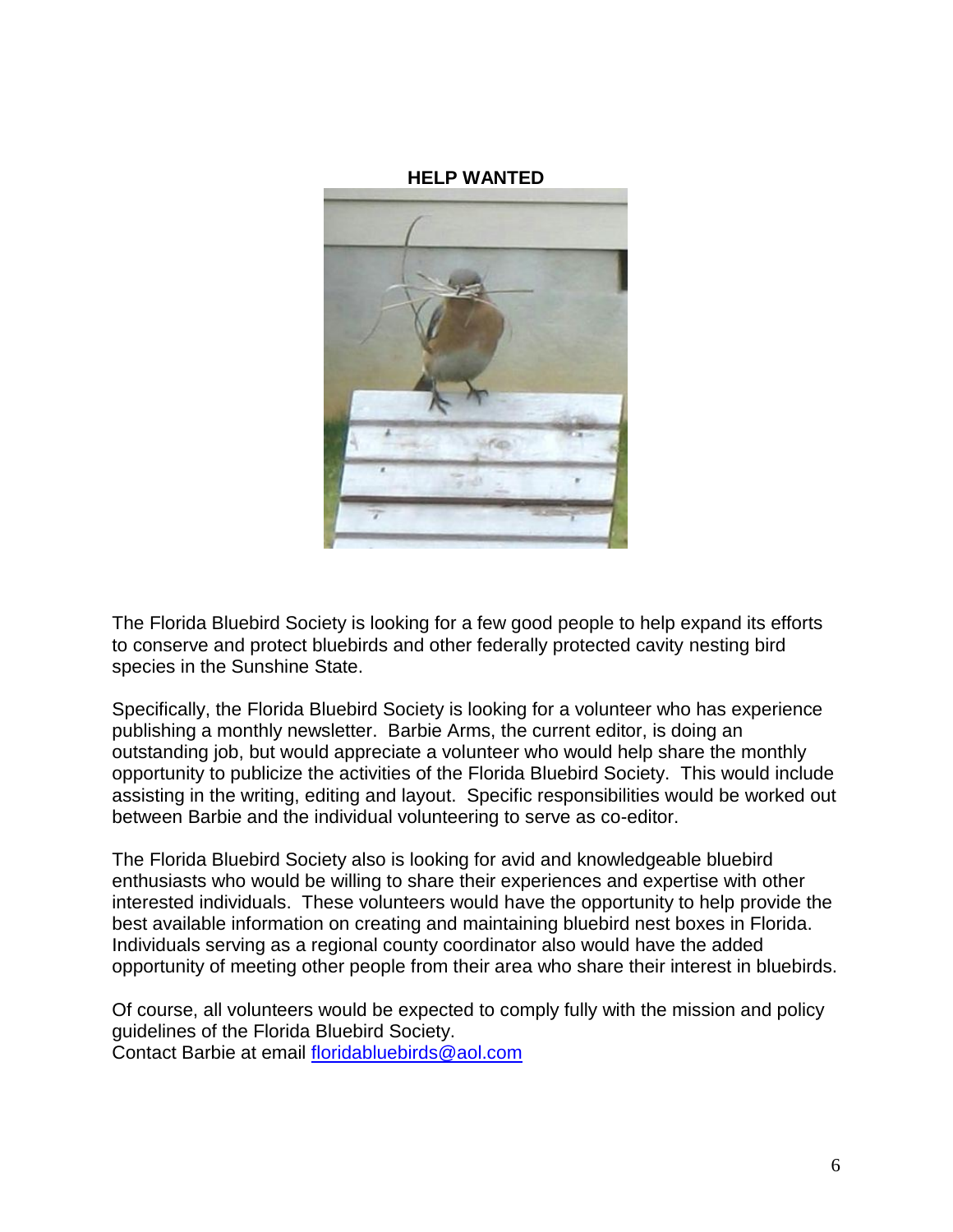

## *It's time to Renew your Membership in the Florida Bluebird Society*

As a member of the Florida Bluebird Society (FBS), you join with other individuals across Florida who share your enthusiasm and commitment to bluebirds in Florida. Organized in 2009, the FBS is dedicated to conservation and protection of bluebirds and other federally-protected cavity nesting birds in Florida.

During the past year, your membership and participation has helped FBS:

- Produce a monthly e-newsletter. Our newsletter is distributed via e-mail and includes articles regarding bluebirds. It is also used to keep you informed of our activities.
- Conduct Fall and Spring Statewide Bluebird Blitzes. The information we gather from each Blitz is helping to achieve one of our initial goals, to determine the location of bluebirds in Florida during nesting and non-nesting season.
- Form a partnership with the U.S. National Phenology Network (NPN) for the collection and analysis of bluebird nesting data.
- Comply with State and Federal regulations regarding nest monitoring. We have also drafted a Code of Ethics for the FBS.
- Expand our research on nest box temperatures, and start a project to determine the importance of cleaning nest boxes between nestings.
- Maintain our web site, floridabluebirdsociety.com, as a resource for our members and other individuals interested in bluebirds.

Your membership is vital for the continuation of the work we have started and to meet the goals for next season that will be finalized at our meeting on Saturday August 18, 2012 in Gainesville. Meeting details are in our Calendar of events and we hope you will be able to attend.

If you have questions regarding your membership please contact Faith at 407-330 4855, or via e-mail at [floridabluebirdsociety@gmail.com.](mailto:floridabluebirdsociety@gmail.com)

Faith Jones, Membership Chair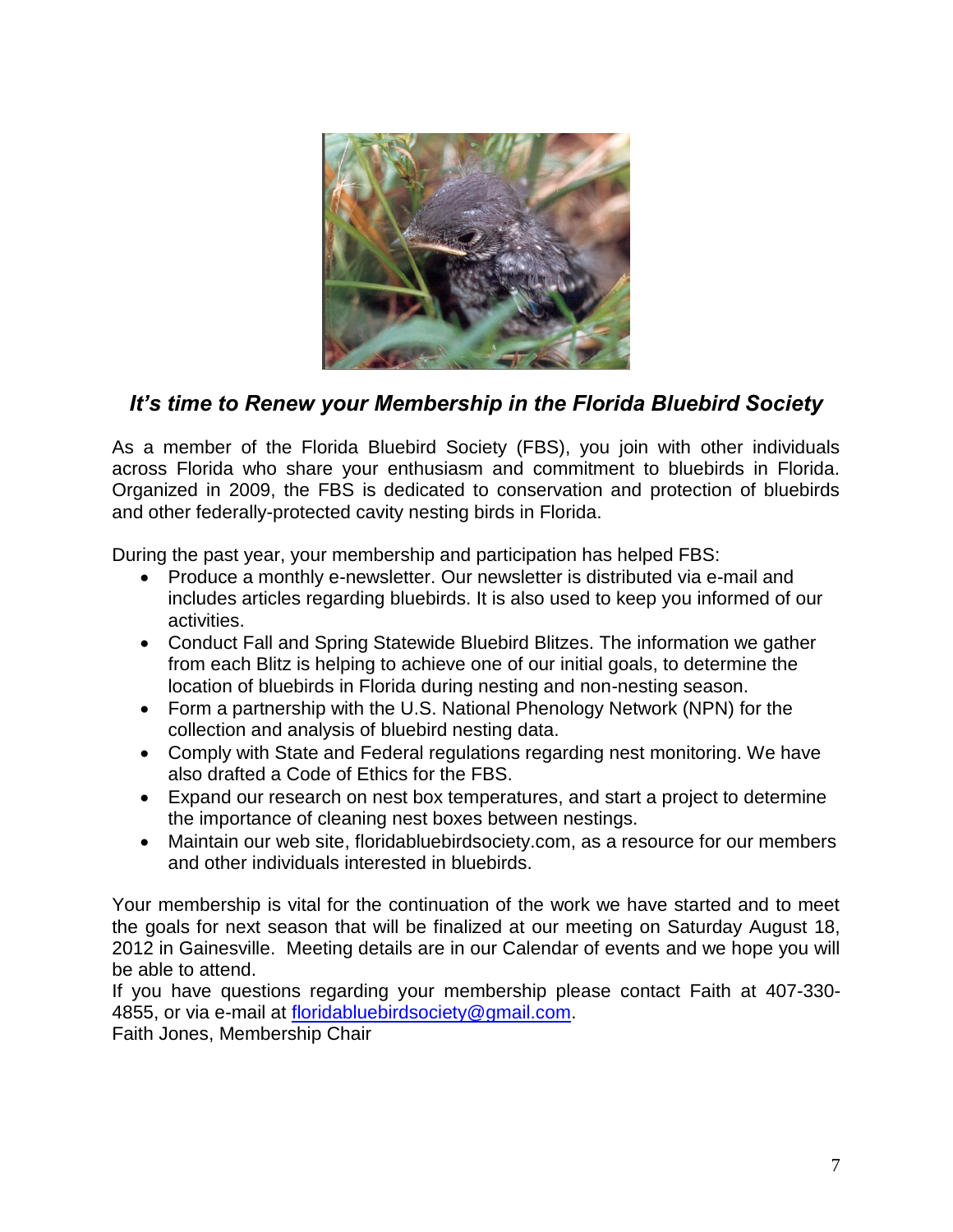### Statewide Bluebird Blitz in April 2012



Participants in the Florida Bluebird Society's two-day statewide Bluebird Blitz in April reported seeing 288 bluebirds in 47 of the state's 67 counties. An additional 208 bluebird sightings were reported on ebird during the Bluebird Blitz held April 13-14, 2012, raising the combine total to 496 sightings.

The 37 participants reported seeing bluebirds in many of Florida's northern tier states from Escambia to Nassau counties and as far south as Collier County. The largest number of bluebirds was reported seen in the central block of counties. Pasco County's combined total of 102 bluebird reports topped all other counties. Pinellas County, with 55 reported sightings, was second highest.

The statewide Spring Bluebird Blitz is held to help determine where bluebirds are found in Florida during the nesting season. The Fall Bluebird Blitz is held in an effort to learn what habitat bluebirds use and what they eat during the non-breeding season.

The Blitzes are part of the Florida Bluebird Society's two-pronged efforts to determine the status of the Eastern Bluebird population in the state. The Blitzes focus on reports of visual sightings of bluebirds. The second program conducted in partnership with the National Phenology Network focuses on a brief seasonal summary of bluebird nesting results.

While the focus of the two programs differs, the FBS believes that increasing reports from bluebird enthusiasts over a span of years will help reveal if the state's bluebird population is increasing or decreasing, where bluebirds are being seen, and where they are nesting. Success of the programs hinges on the continuing reports of sufficient volunteers throughout the state. The FBS has been charting results of the Bluebirds Blitz and ebird reports since November 2010. With only two years of Bluebird Blitz and ebird reports charted, and with the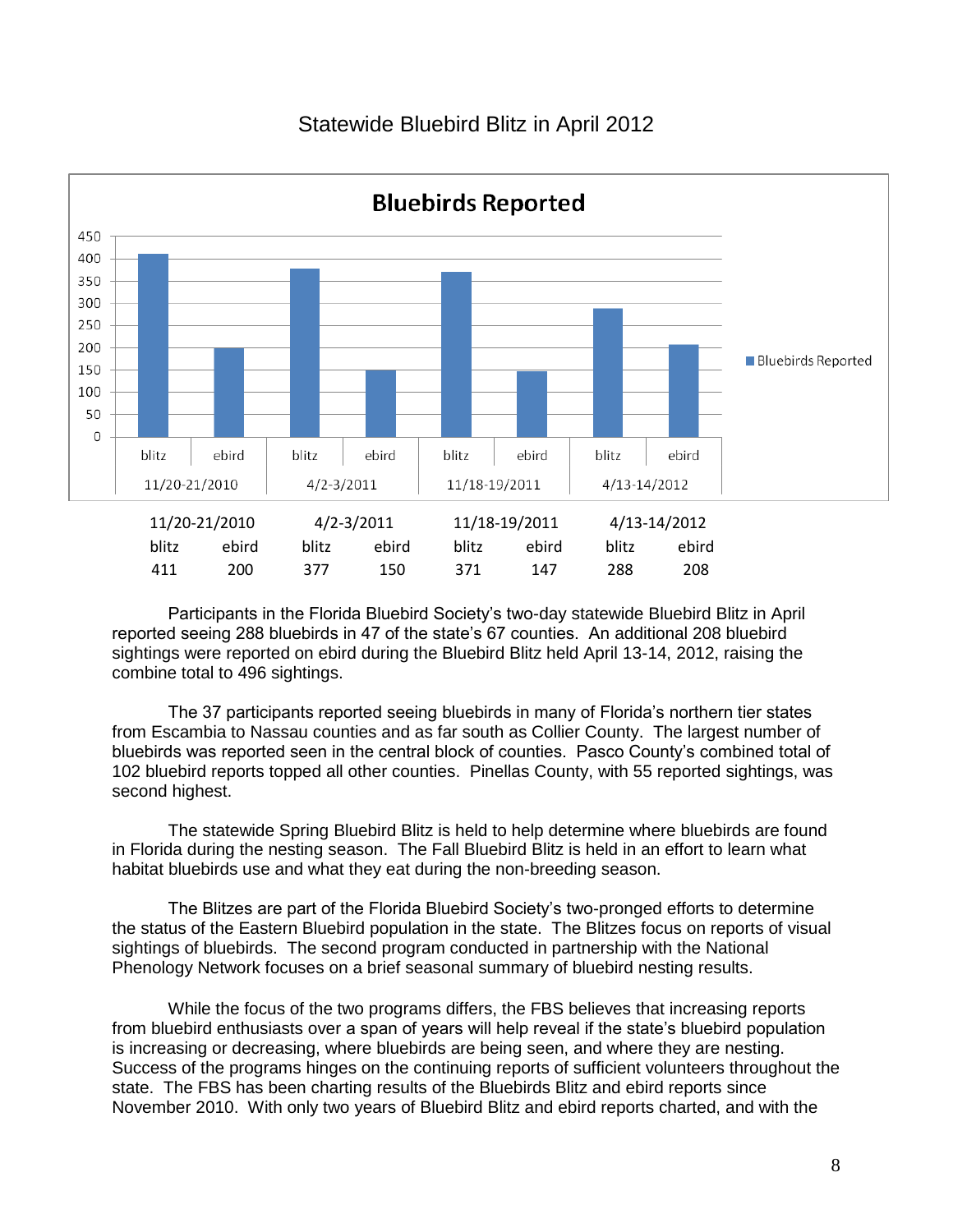variation in the number of reports received, the FBS believes it is still too soon to draw any conclusions concerning the status of the Eastern Bluebird population in Florida.

The accompanying chart compares the number of Blitz and ebird reports since November 2010.

A chart displaying the complete report by counties since November 2010 and for information on participating in the NPN nestbox summary program is available on the FBS website (floridabluebirdsociety.com).



## 2012 Calendar of Events

FBS Pizza Party and Annual Meeting Saturday August 18th at 11:00 A.M.

Location is at Leonardo's Pizza at Millhopper 4131 N.W. 16<sup>th</sup> Blvd. Gainesville, FL. 32605

RSVP Elena at email *elena.sachs@myfwc.com* or phone 352 732-1225 Visit the website and see their menu at <http://www.leonardosmillhopper.com/menu.html> Here is the link to their location through mapquest <http://www.leonardosmillhopper.com/location.html>

We hope to see you there!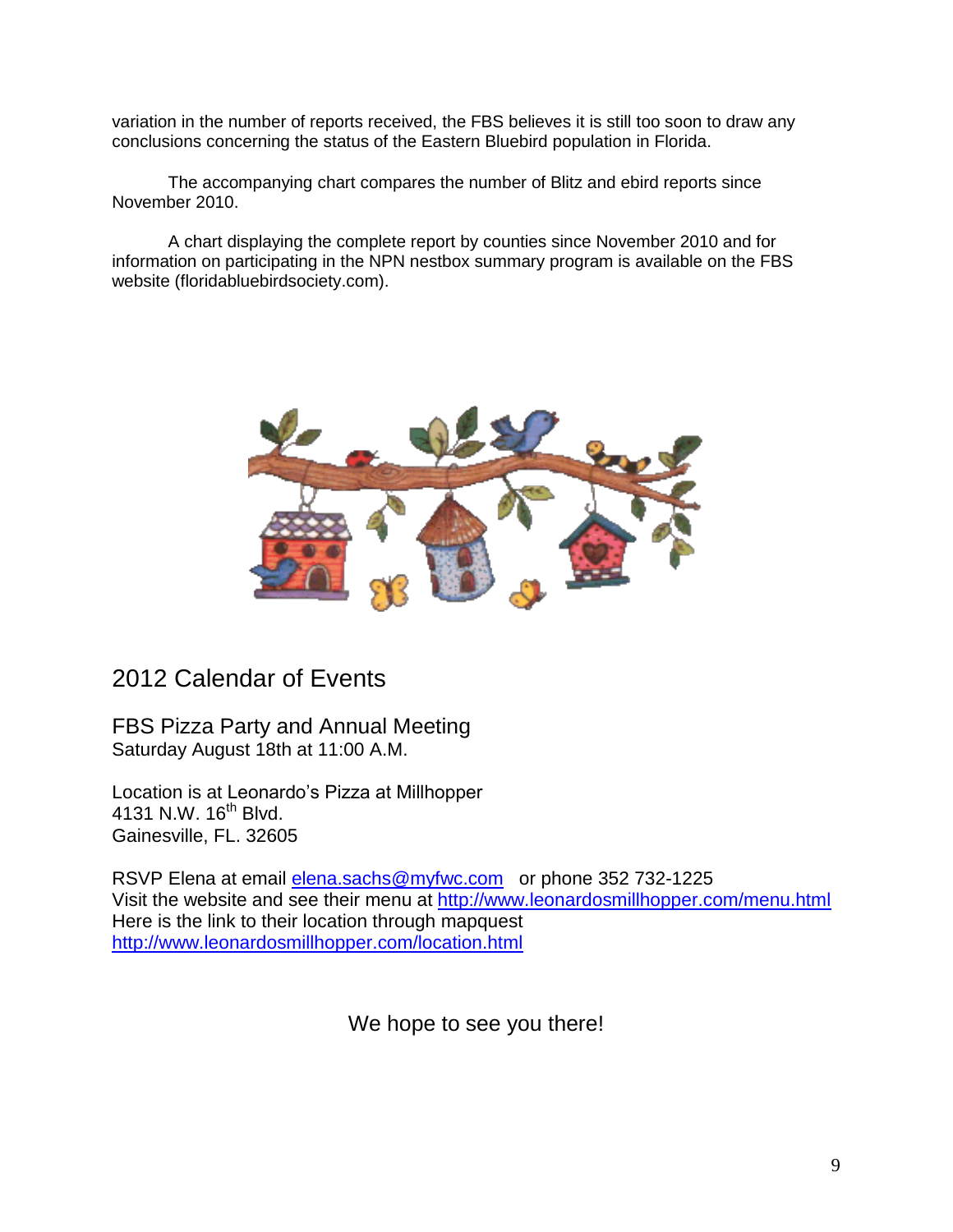

## Here is a **new** Q and A section to help get your questions answered. Let us connect as members and help each other with our bluebirds!

 Send your question so we can get the answer. Please let us know about any experiences you have regarding our questions. We will post your answers in the next newsletter.



**Question** from Bill Pennewill Do the same pair of bluebirds renest in the same nest box?

This is a question that I have asked myself numerous times when checking the nest boxes in the trail that I monitor at the Penney Retirement Community (PRC) in Penney Farms, in Clay County, just outside Jacksonville.

By the end of this season I hope to have the answer to at least one of the nest boxes through the efforts of Meret Wilson, bird bander at Tomoka State Park. Meret spoke at a meeting of the Penney Birders at PRC in March.

As part of her presentation, Meret put up some nets on the PRC to demonstrate bird banding. Meret was able to band both the male and female bluebirds nesting in one of the nest boxes. Since then both of the banded birds have been seen in the vicinity of the nest box.

At the time Meret banded both birds there was a completed nest in the box. By the end of April three eggs had hatched and the nestlings had successfully fledged.

The Scientific Colleting Permit issued by the Florida Wildlife Commission to the Florida Bluebird Society prohibits removing empty bluebird nests from a box until after the end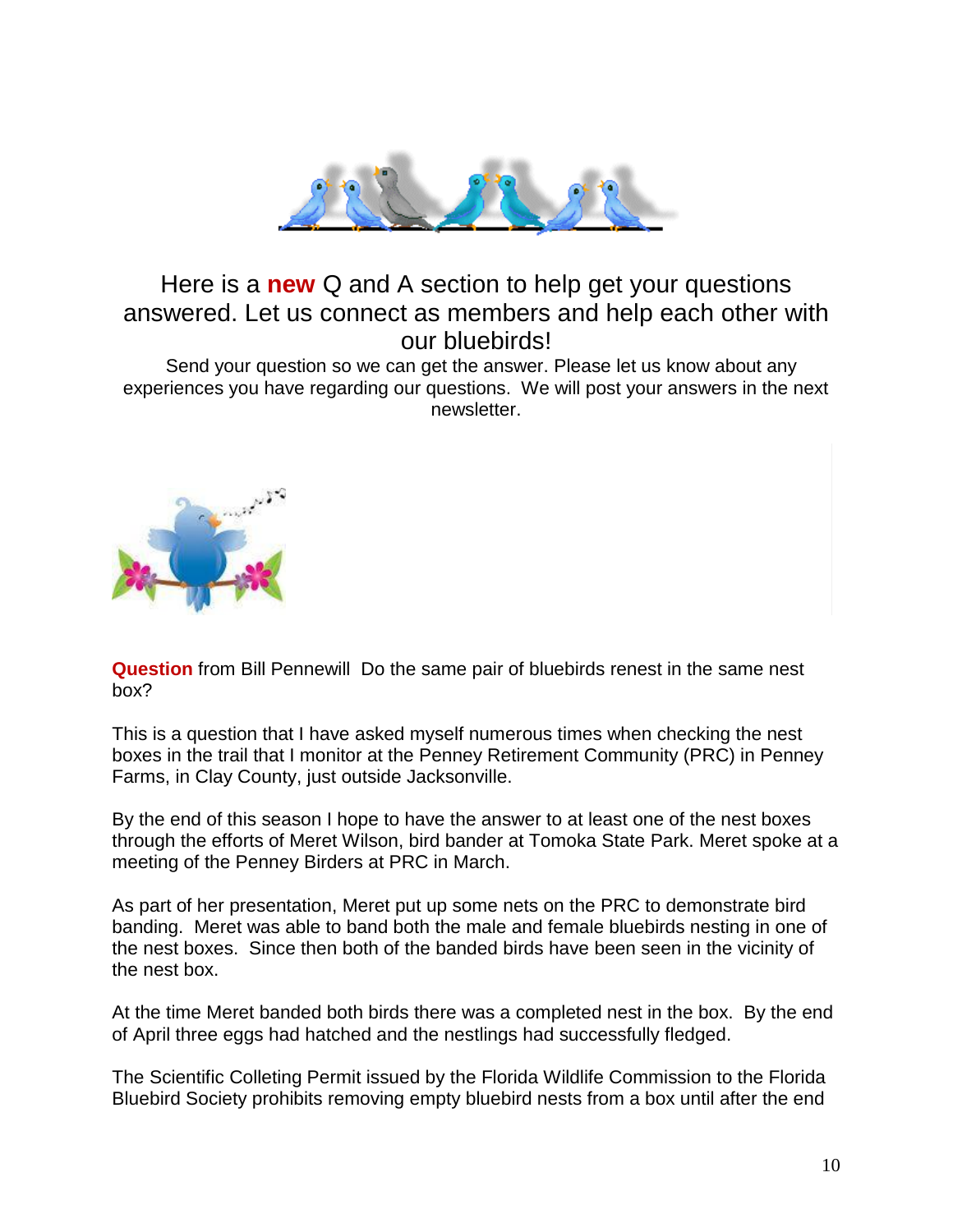of the season. The nest box will be monitored throughout the season to (1) see if the bluebirds will build a new nest on top of the first nest and (2) if a new nest is build, will be it be the same banded bluebirds which built the first nest?

Only time will give us answer to these two questions.

#### **Question** From Faith Jones

Have you ever heard of a successful nest box on the side of a house? Linda Neale sent in this picture.



#### **Question From Jim Anderson**

We live in a golfing community and have 20 bluebird houses scattered throughout the course. Many of the houses that we checked yesterday are empty, but there seems to be a family of small frogs taking up residency in some of them and removing them does not seem to help they tend to return. Can you tell me if frogs in the bluebird house will dissuade the birds from using that house? We do have one house that has 4 eggs but also had 5 small frogs (tree frogs?) in it. Will the birds continue with their activities or is there a way to keep the frogs out. Thanks in advance for your help. We are proud bluebird watchers.

#### **Answer** From David Kirk Naples, Fl.

A solution to Jim Anderson's question would be to spread graphite grease on the poles holding the boxes, provided the poles are made of metal. This will keep out frogs as well as lizards, snakes, raccoons and other unwanted visitors.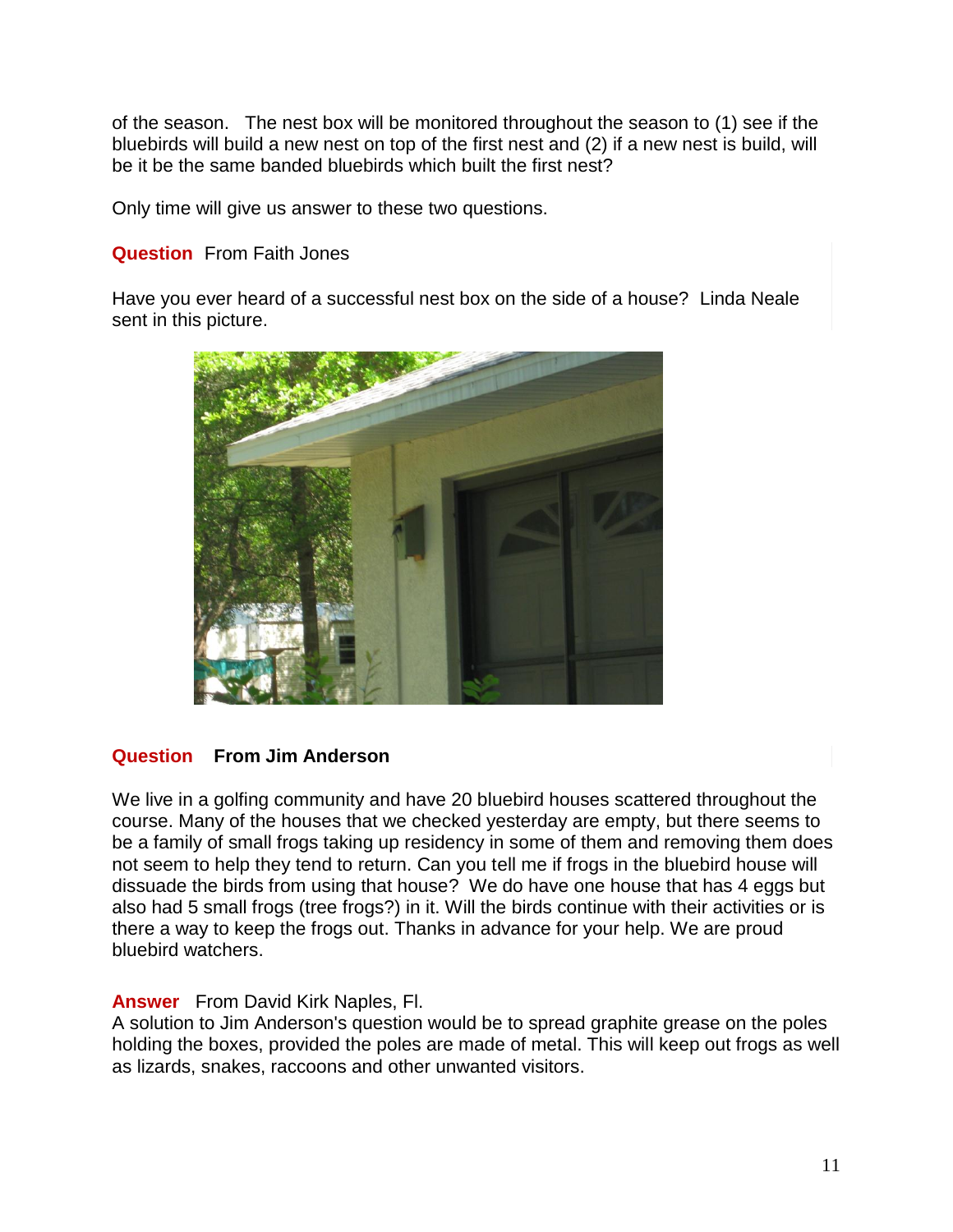#### **Question From FBS**

Has anyone else tried using graphite grease on their poles? If so, let us know how this works out. We're always interested in learning new ways to deter "critters" from getting into a nest box.

**Question** From Deb Kuhnly in Ormond Beach, FL.

Where should the pole guard actually be placed on the pole, is this too high or just right?



#### **Question From FBS**

Does anyone have any comments if this works?

This is a new twist to killing fire ant colonies. For those not familiar with Walter Reeves, he is from the University of Georgia Agriculture Department, specializing in home gardening. His television show, 'Gardening in Georgia ', is on every Saturday. I know fire ants are picky eaters and any type of poison that is effective takes seven feeding steps before the queen receives it. Plus, if the bait is stored in close proximity to any petroleum or fertilizer products they won't touch it. Contact poisons that are on the market just cause the colony to move away. A developed colony can be as deep as 30 feet and spread out some 20 to 50 feet from the mound center... This was documented by studies done in the early 60's when they were first sited in South Alabama. An environmentally friendly cure for fire ants has been announced by Walter Reeves on his Georgia Gardener radio program. Testimonials that it REALLY WORKS are coming in. Simply pour two cups of CLUB SODA (carbonated water) directly in the center of a fire ant mound. The carbon dioxide in the water is heavier than air and displaces the oxygen which suffocates the queen and the other ants. The whole colony will be dead within about two days. Besides eliminating the ants, club soda leaves no poisonous residue, does not contaminate the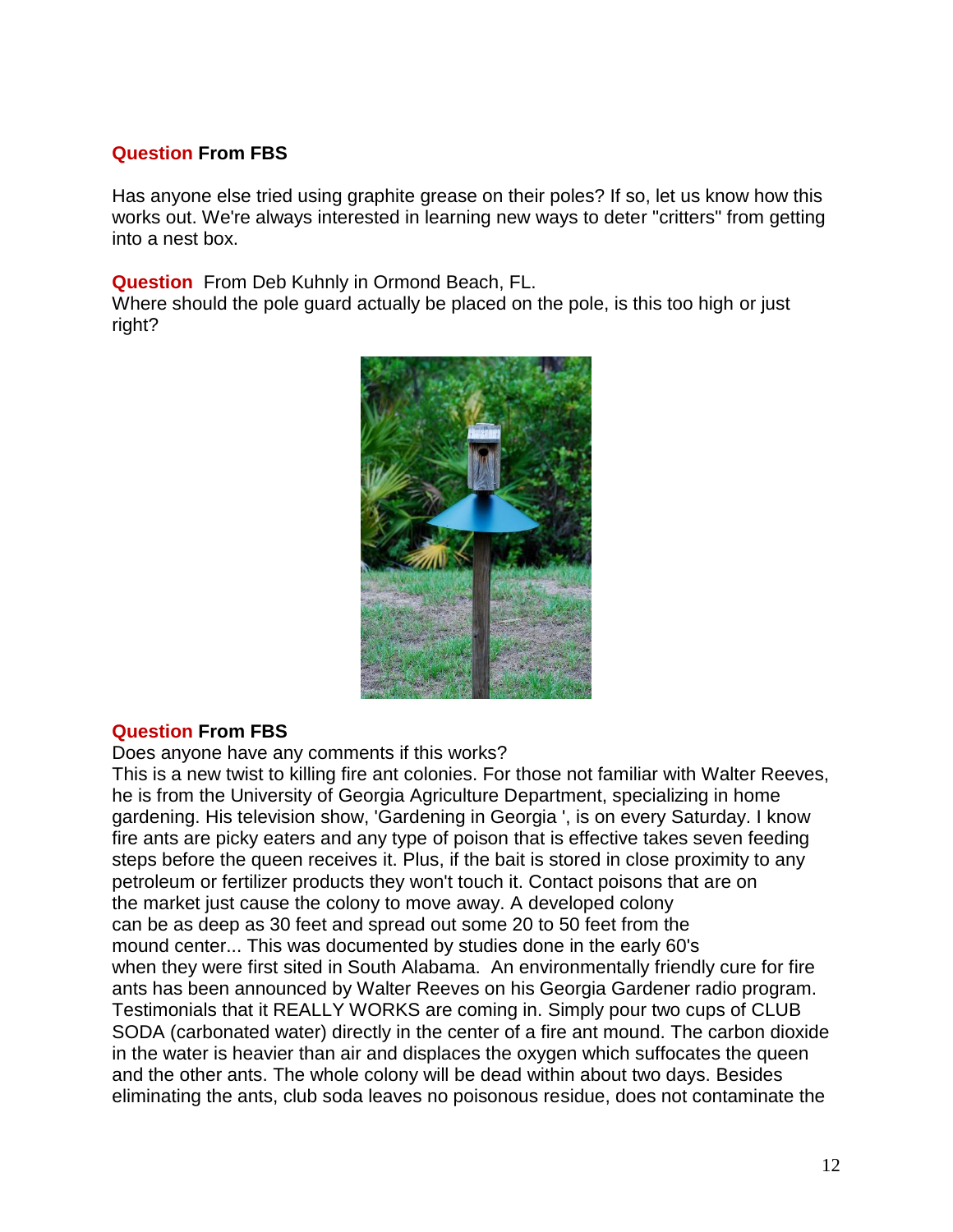ground water, and does not indiscriminately kill other insects and It is not harmful to your pets. Each mound must be treated individually and a one liter bottle of club soda will kill 2 to 3 mounds. Spread the word.

#### **Question** from FBS

Is it possible for bluebirds to have 4 broods in a year? This is the latest I have had seen them start a fourth nest. I usually get 3 a year and this will bring them into August. Have you heard of reports of this happening elsewhere in Florida? Must be a good year for them.

#### **Answer**

Very unusual -- but not impossible -- for four nestings. Don't remember ever having one during years monitoring nest boxes at the Penney Retirement Community. Have a lot of three nestings.

FBS would appreciate hearing from others about their experiences with four nestings in a season -- when first nesting started and birds fledged from fourth nesting.

And don't forget to go to the FBS web page for data on entering your information on the National Phenology Network (NPN) so the FBS will begin to have data on the status of bluebirds in Florida.

Please send your Questions and Answers to Barbie at [Floridabluebirds@aol.com](mailto:Floridabluebirds@aol.com)



# **Thank You**

In 2011, the Florida Bluebird Society was fortunate to have Organizational Members, Sponsors, and a few generous contributors that we would like recognize. We acknowledge and thank the following special members for their support:

BASCA, Inc., Orange Park FL (bascainc.org) Jeff & Marj Bryant Bruce Darnell David Foster (in honor of) Fred Vroom Gainesville Garden Club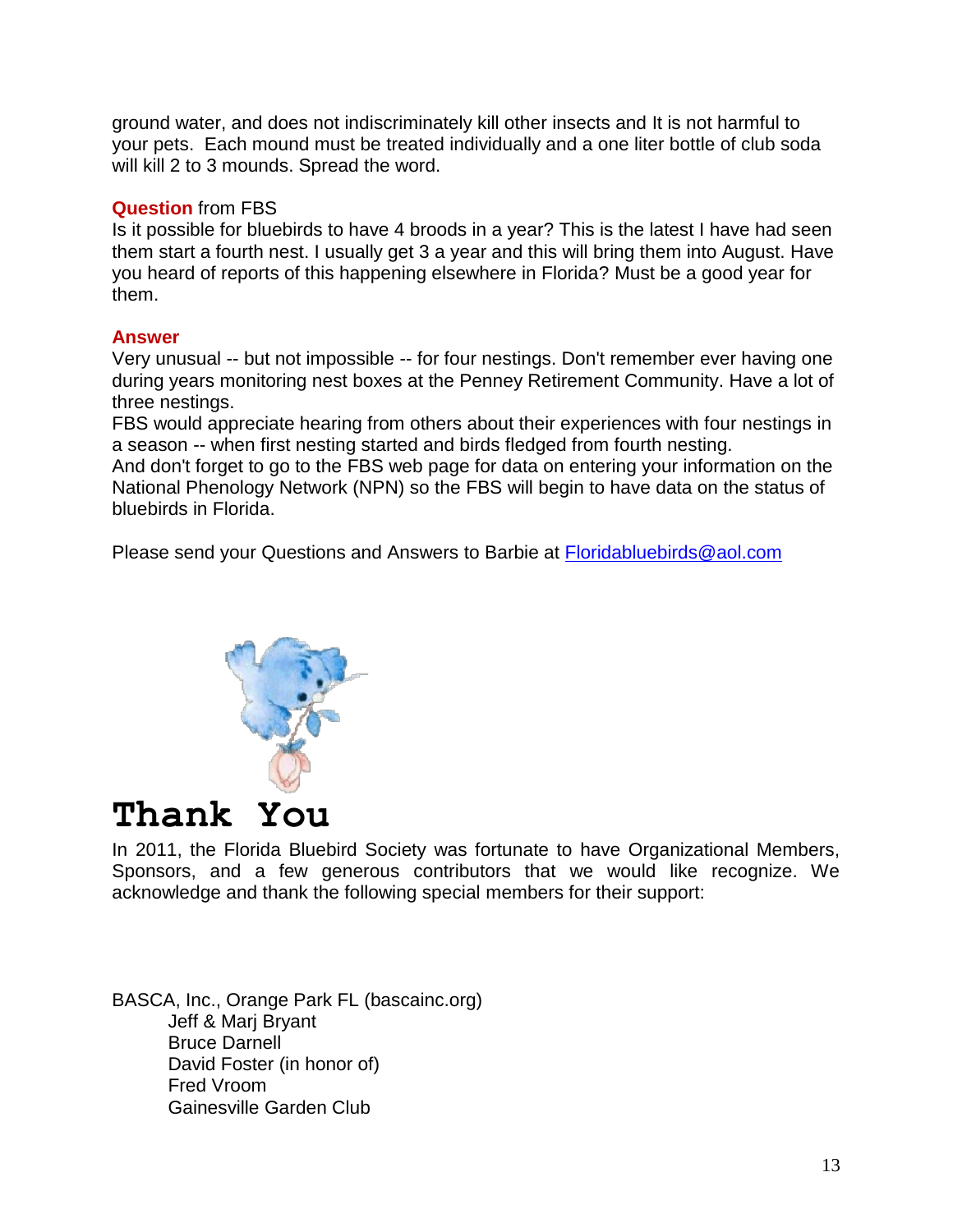Col. Burton Walrath Wild Birds Unlimited, St. Johns (jacksonville.wbu.com) Wild Birds Unlimited, Tallahassee [\(wbutallahassee@centurylink.net\)](mailto:wbutallahassee@centurylink.net)



#### **\*\*Reminder\*\***

If **you** are planning to change **your** email address please inform us and send updates to Barbie. Also if you would like to receive any back issues of our newsletters please contact Barbie at email address **[floridabluebirds@aol.com](mailto:floridabluebirds@aol.com)**

**Want to communicate with the Florida Bluebird Society, or simply have a bluebird question? Please visit our website** 

**Website http://floridabluebirdsociety.com/ Or Email: floridabluebirdsociety@yahoo.com**

Facebook: http://www.facebook.com/pages/Florida-Bluebird-Society/146994685328275

The Florida Bluebird Society is a registered IRS 501(c)(3) non-profit organization.

A COPY OF THE OFFICIAL REGISTRATION AND FINANCIAL INFORMATION MAY BE OBTAINED FROM THE DIVISION OF CONSUMER SERVICE BY CALLING TOLL-FREE WITHIN FLORIDA 800- 435-7325.

REGISTRATION DOES NOT IMPLY ENDORSEMENT OR RECOMMENDATION BY THE STATE. REGISTRATION NUMBER IS CH292P